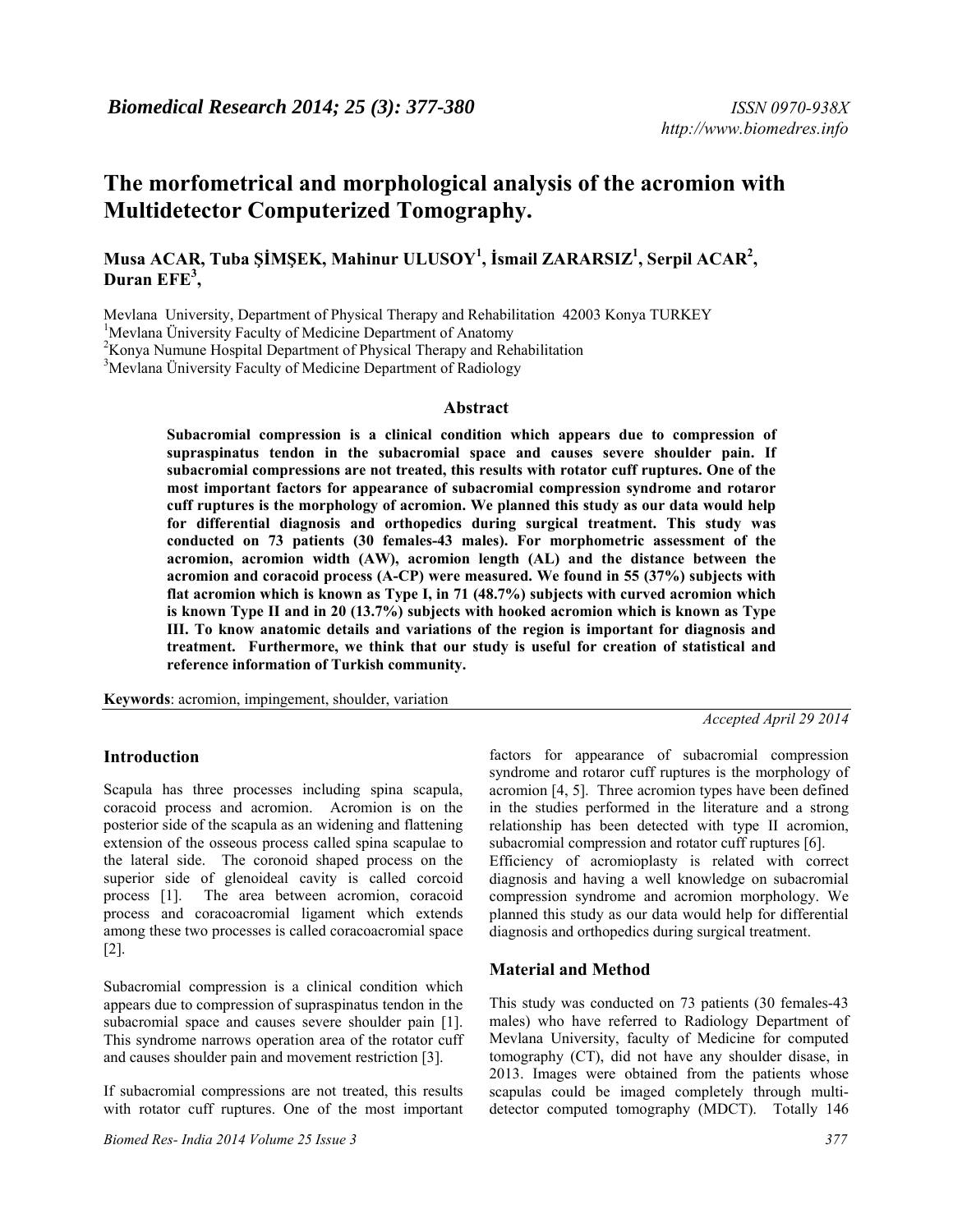*Musa/Tuba/Mahinur/İsmail/Serpil/Duran* 

scapulas including 73 right and 73 left scapulae were examined. Average age of female individuals included into the study was 59.26 (29-87) and age average of male individuals included into the study was 55.25 (28-85).

During the first stage of the study, patients who have referred to the hospital before and whose thoracic images have been obtained through 64 slices MDCT (Siemens Somatom Sensation, Erlanger, Germany, 2005) were detected. Among these patients, full scapula images were detected and images on sagittal, coronal and axial planes were determined and a morphological assessment was performed. Acromion typing of all samples were done. For morphometric assessment of the acromion, acromion width (AW), acromion length (AL) and the distance between the acromion and coracoid process (A-CP) were measured. The widest distance where long edges of the acromion are paralel to each other was measured as AW and the widest distance between short edges was measured as AL. The shortest distance between anterior edge of the acromion and coracoid process was recorded as A-CP.

Average of the data obtained was calculated individually on the right and the left for both genders and statistically significance of the difference between the averages was detected by using T test.

# **Results**

In our study, after morphological analysis we observed three diffent acromion type which has reported in previously conducted study. We found in 55 (37%) subjects with flat acromion which is known as Type I (Figure 1), in 71 (48.7%) subjects with curved acromion







*Figure 2. Classification of the acromion; TypeII (Curved)* 



*Figure 3. Classification of the acromion; TypeIII (Hooked)* 

which is known Type II (Figure 2) and in 20 (13.7%) subjects with hooked acromion which is known as Type III (Figure 3). Morphological classification of the acromion according to gender and lateralization is given with all details in Table I.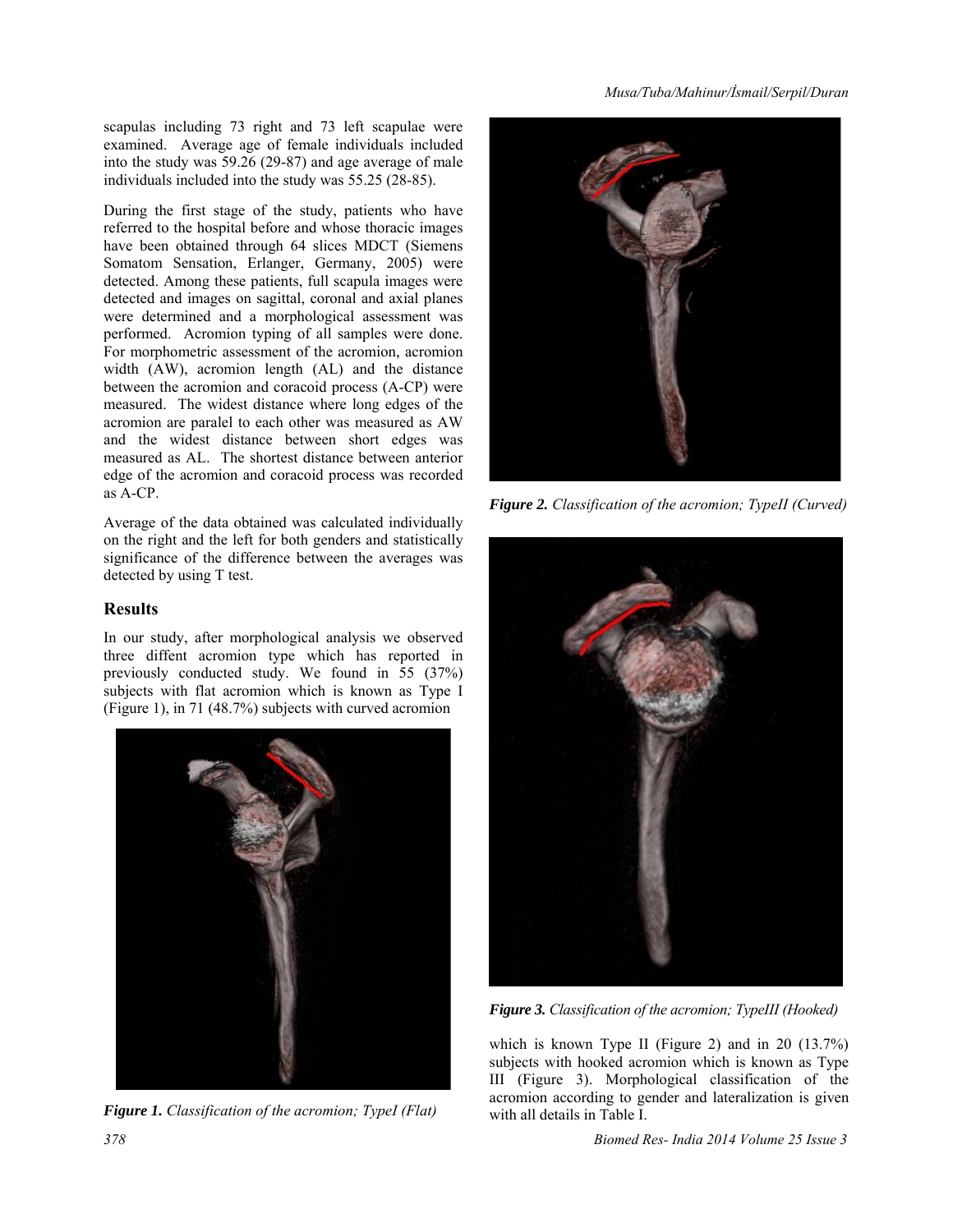After morphological measurements, it is determined that AW is  $21.83 \pm 2.50$  mm in woman and is  $23.86 \pm 2.92$ mm in men. while AL is  $41.19 \pm 4.48$  mm in woman and  $49.12 \pm 5.15$  mm in men, the distance between A and CP is determined as  $14.31 \pm 4.34$  mm in women and  $16.30 \pm$ 4.88 mm in men. The significantly difference were found

*Table 1. The distribution of types of acromion* 

|         | Female |      | Male         |      | <b>Total</b> |
|---------|--------|------|--------------|------|--------------|
|         | Right  | Left | <b>Right</b> | Left |              |
| TypeI   | 12     | 12   | 15           | 16   | 55           |
| TypeII  | 13     | 14   | 22           | 22   | 71           |
| TypeIII | 5      | 4    | 6            | 5    | 20           |
| Total   | 30     | 30   | 43           | 43   | 146          |

*TypeI: flat; typeII: curved; typeIII: hooked* 

*Table 2. Comparison of the obtained data according to gender (mean±SD)(mm)* 

| <b>Parameters</b> | Female<br>$(n = 60)$ | Male<br>$(n = 86)$ | P                |
|-------------------|----------------------|--------------------|------------------|
| AW                | $21.83 \pm 2.50$     | $23.86 \pm 2.92$   | ${}_{0.05}$      |
| AL.               | $41.19 \pm 4.48$     | $49.12 \pm 5.15$   | ${}_{\leq 0.05}$ |
| A-CP              | $14.31 \pm 4.34$     | $16.30 \pm 4.88$   | ${}_{\leq 0.05}$ |

*AW: acromion width; AL: acromion length; A-CP: distance between the acromion and coracoid process* 

*Table 3. Comparison of the obtained data according to lateralization (mean±SD)(mm)* 

| <b>Parameters</b> | Right<br>$(n = 73)$ | Left<br>$(n = 73)$ | P     |
|-------------------|---------------------|--------------------|-------|
| AW                | $23.36 \pm$<br>2.99 | $22.68 \pm 2.84$   | >0.05 |
| AI.               | $45.99 \pm$<br>5.90 | $45.72 \pm 6.62$   | >0.05 |
| A-CP              | $14.92 \pm$<br>4.45 | $16.04 \pm 5.02$   | >0.05 |

*AW: acromion width; AL: acromion length; A-CP: distance between the acromion and coracoid process* 

### **Discussion**

Tendinitis which occurs as a result of compression of rotator cuff tendons under coracoacromial arc is one of the most common causes of shoulder pain. Supraspinatus tendon may be compressed by humerus head and coracoacromial arc during shoulder joint elevation. One of the important etiological factors for appearance of this syndrome is morphological modifications in the acromion

*Biomed Res- India 2014 Volume 25 Issue 3 379*

between gender in all of the three parameter  $(p<0.05)$ (Table 2). The value of the parameters was recorded for both right and left side (Table 3) and no statistically significant difference was found between these values  $(p>0.05)$ .

[2]. Researches conducted reveals the relation between acromion morphology and subacromial compression syndrome and rotator cuff ruptures which causes shoulder pain [7 , 4, 8, 9, 10]. The slope on the acromion end compresses on the supraspinatus tendon and the purpose of the surgery is to widen supraspinatus exit by obtaining a flat area [11].

First, Bigliani et al. [12], have classified acromion as type I (flat), type II (sloped to anterior) and type III (hook). Wang et al. [13] have classified acromion types in two groups under and above 50 years. Type I, type II and type III have been detected by 43.3.%, 45.2% and 11.5%, respectively in individuals younger than 50 whereas type I, type II and type III have been recorded as 32.8%, 43.7% and 23.5%, respectively in individuals older than 50. In the study conducted by Balke et al. [6] on 50 scapulae, they have detected type I acromion as 18%, type II acromion as 80% and type III acromion as 2%. Paraskevas et al. [14] have detected type I acromion as 26.1%, type II acromion as 55.6% and type III acromion as 18.1%. In our study, type I acromion was detected by 38%, type II acromion was detected by 49% and type III acromion was detected by 13%. Our findings complied with literature findings and type II acromion rate was the highest, type I and type III acromion rates followed these.

In the study of Crahım et al. [15], acromion morphology has been emphasized in the etiology of subacromial compression syndrome and detected acromion width as  $3.68 \pm 1.39$  cm and acromion length was detected as 3.70  $\pm$  2.66 cm. Collipal et al. [7], have detected acromion width in their study as  $25.12 \pm 1.8$  mm on the right side and  $25.12 \pm 1.8$  mm on the left side. In the same study, acromion length was recorded as  $69.12 \pm 3.5$  mm on the right side and  $63.15 \pm 7.1$  mm on the left side. According to this study, acromion length between right and left side was found statistically significant. In our study, acromion width on the right side was  $23.36 \pm 2.99$  mm on the right side and  $22.68 \pm 2.84$  mm on the left side; acromion length was detected as  $45.99 \pm 5.90$  mm on the right side and  $45.72 \pm 6.62$  mm on the left side. Acromion width values obtained in our study comply with results of Collıpal et al. [7]. Other results of ours are different from the literature. The difference between our results on the right and left side is not statistically significant despite Collıpal et al. [7]. However, the difference between the genders is statistically significant in both parameters.

Rotator cuff adheres onto the humerus by passing from the narrow gap between the humerus head and